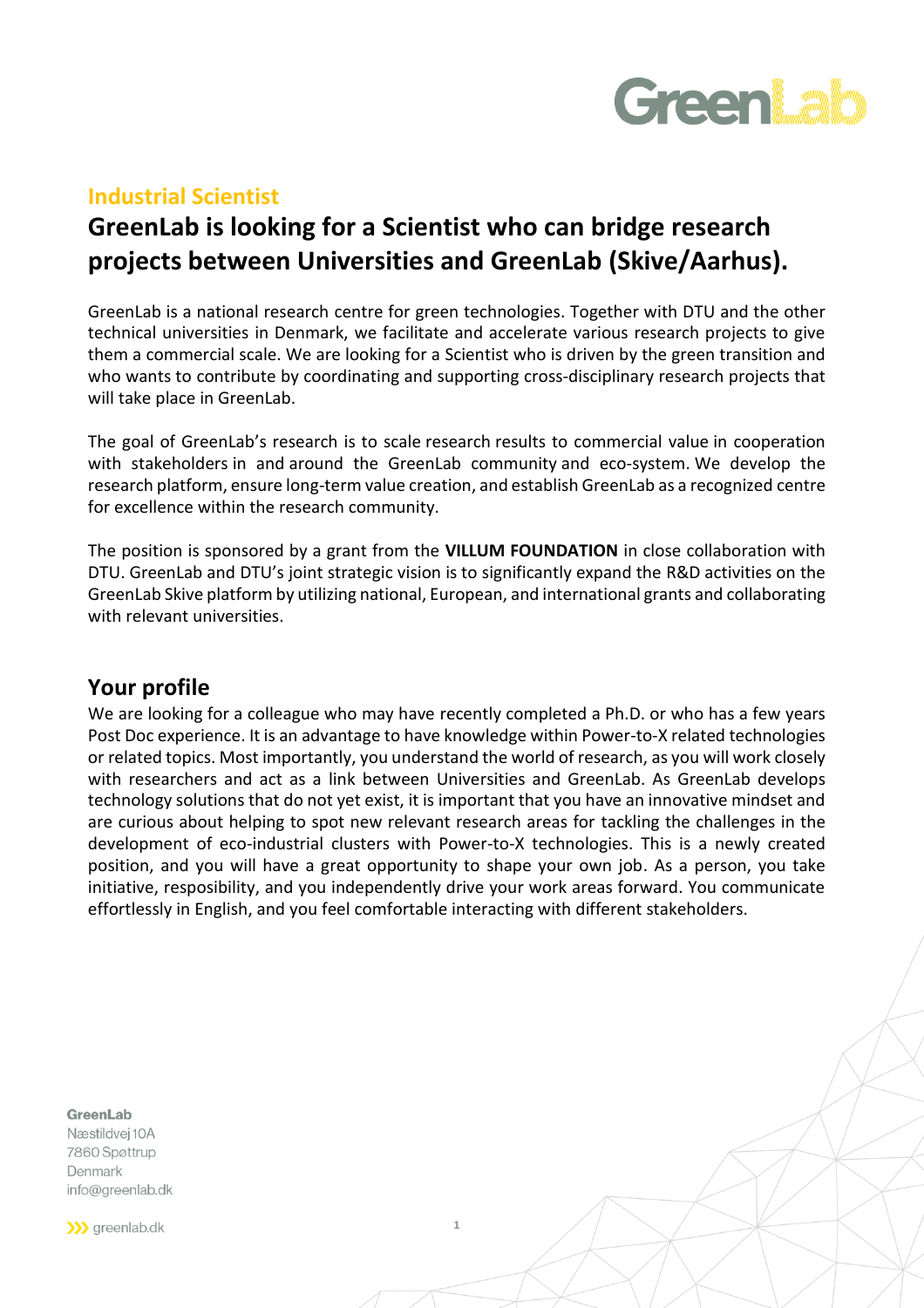# **GreenLab**

# **You will play an important role in:**

- With reference to GreenLab's Research Director, Ebbe Kruse Vestergaard, you will coordinate and follow up on current grant-supported Research projects as well as upcoming projects. For more info on the current call for project proposals, see <https://www.greenlab.dk/rd/>
- Performing desktop research based on, e.g. scientific literature on topics such as Power-to-X and related technologies, energy management, energy conversion technologies and trends, ensuring integration into the project activities in GreenLab
- Identifying new relevant research projects based on current challenges in the green industrial cluster
- Stakeholder management with University researchers and grant receieers
- Connect the research results internally in GreenLab and make it usable for the technical and other teams in GreenLab, thereby contributing to knowledge sharing in the company.

### **We offer**

You will be part of a strongly purpose-driven team of dedicated, competent, and visionary people. All of whom are passionate about making a positive impact by working with the energy systems of the future for the benefit of the climate. We have great autonomy in the team, and we value a flat and informal organizational structure. Your workplace will be in our green industrial park in Kåstrup north of Skive, where you can build a strong network in the eco-system with all significant players within the energy solutions of the future. This position has great flexibility, and you have the opportunity to work remotely / from home or from our office in Aarhus when it fits into the activities.

## **About GreenLab**

GreenLab Skive is a green industrial park of the future, a technology catalyst, and a national research center within Power-to-X technology. The company is a unique public-private partnership between Skive Municipality, Norlys, Spar Vest Fonden and Klimafonden Skive, with the overall goal of creating economic growth and promoting the green transition. We are driven by creating a paradigm shift in energy, contributing to the development of the energy system of the future and transforming the way green energy is produced, converted, stored, and used. We are working hard to find the untapped synergies between green energy, Power-to-X technologies, and industrial energy consumption and are currently particularly busy with four major projects:

- The establishment of two of the world's first and largest Power- to-X plants
- Finding new businesses for GreenLab's green industrial park
- To find funding for the establishment of GreenLab's innovation centre
- To develop GreenLab models for commercial opportunities and scale

**GreenLab** 

Næstildvej 10A 7860 Spøttrup Denmark info@greenlab.dk

>>> greenlab.dk